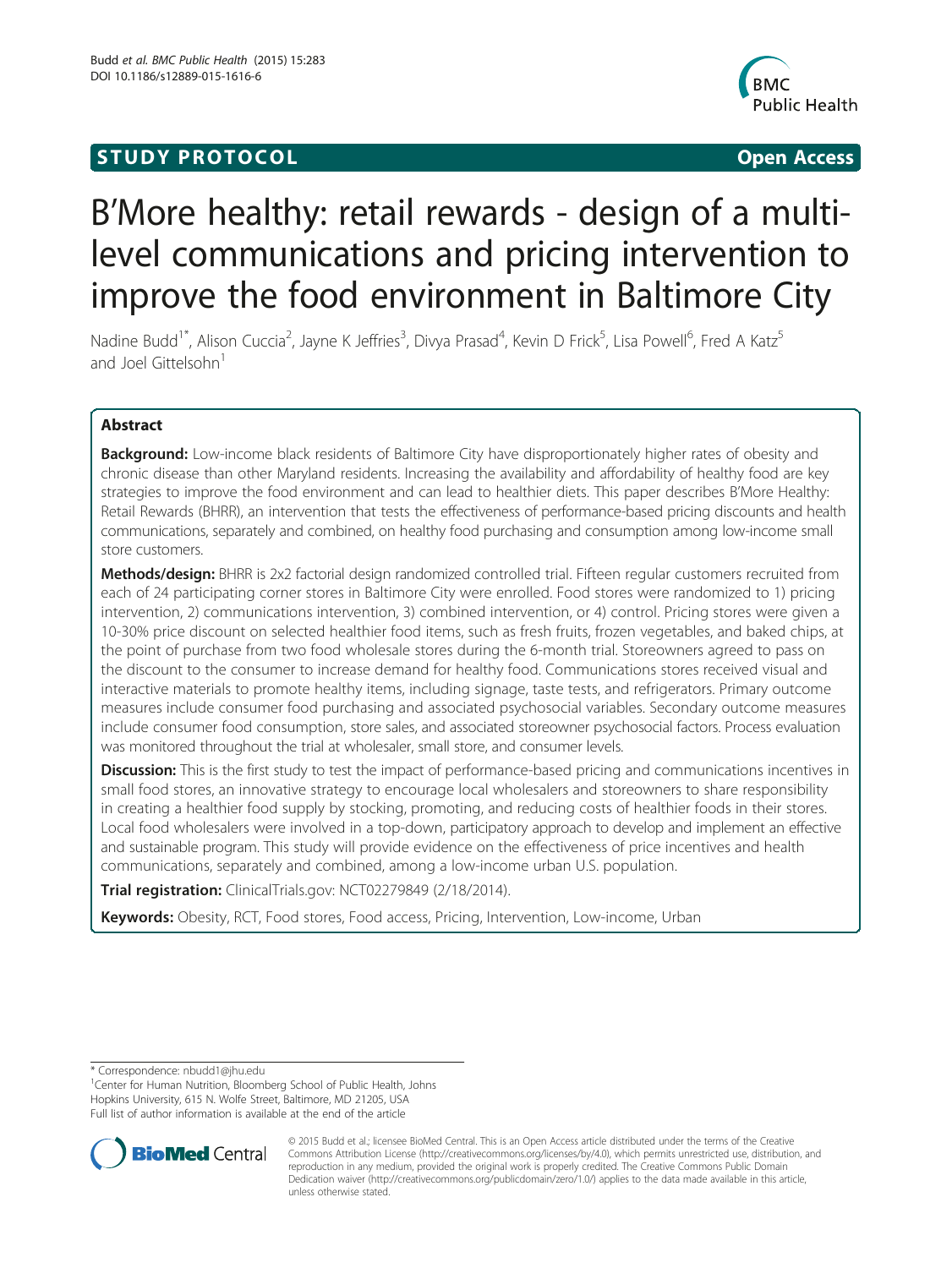#### Background

Obesity is arguably the leading public health problem facing Americans today, contributing to more annual chronic disease-related deaths, disability, and financial burden than either alcohol or tobacco use [[1](#page-11-0)]. Minority groups have a higher prevalence of obesity than whites, and non-Hispanic blacks have the highest prevalence among all ethnic groups in the U.S. [[2,3\]](#page-11-0). Analysis of NHANES data found that low-income groups were also disproportionately affected over a span of 30 years [\[3](#page-11-0)-[5\]](#page-11-0).

In Baltimore City, Maryland, racial and economic health disparities persist. Within the city, the poorest (< \$15,000 annually) groups are 2.4 times more likely to be obese compared to those with the highest incomes (>\$ 75,000 annually), while low income neighborhoods have the lowest availability of healthy foods [\[6,7](#page-11-0)]. Twice as many black residents live below poverty level (26.7% vs 14.5%), and have almost twice the obesity rate (43.5% vs. 23.3%) as whites, and have the highest rates of death from diabetes, the comorbidity most strongly influenced by body weight, compared to all other ethnic groups in the city [\[8](#page-11-0)-[10](#page-11-0)]. In the United States, poverty and obesity are positively correlated [\[11\]](#page-11-0), and though public health programs have limited capacity to affect poverty status, intervening on possible mediators, such as food access, can help to eliminate health disparity and inequity gaps. [\[12\]](#page-11-0). In the past decade, improving food environments and increasing access to healthy foods has been identified as a key strategy for obesity prevention and reduction efforts [[13](#page-11-0)].

Low-income, predominantly black neighborhoods of Baltimore City are replete with small convenience-type food stores and nearly void of supermarkets [[14\]](#page-12-0). Small stores are a primary food source among inner city residents [\[15](#page-12-0)], which are often lacking healthier foods, including fresh fruits and vegetables, low-fat milk, and whole wheat bread [[7\]](#page-11-0). Sharma et al. [\[16](#page-12-0)] reported high consumption of high fat foods and sugar-sweetened beverages, and extremely low consumption of fruits and vegetables, among low-income black residents. Small food store interventions have had positive impacts on store availability, sales, and consumption of healthier foods and beverages [\[17](#page-12-0)]. Most small store trials have used education- and communication-based strategies, such as signage and shelf labels, and/or structural changes, such as shelving or refrigeration, to improve food access [[17](#page-12-0)]. However, solely increasing the availability of healthy foods will have limited impact on purchasing and consumption if the foods within these environments are not affordable. To our knowledge, no small food store studies have tested the feasibility or impact of pricing discounts to increase healthy food purchasing and consumption [\[17\]](#page-12-0).

The price of food is one of the most important determinants of consumer purchasing decisions [\[18\]](#page-12-0). A systematic review of field experiments by An [[19](#page-12-0)] demonstrated that direct-to-consumer price discounts were consistently effective in increasing the purchase and consumption of healthier promoted foods. However, most of the studies occurred in larger food venues, such as supermarkets, restaurants, and cafeterias, and only 4 out of 20 studies targeted low-income populations [[19](#page-12-0)]. Furthermore, only three published factorial design trials, designed to show interactions between interventions, have tested health education/communications strategies and pricing reductions, separately and combined, on consumer purchase and consumption of healthy foods in a retail food store-setting [\[20-22\]](#page-12-0). A 2x2 randomized controlled trial ('SHOP') in 8 New Zealand supermarkets found that nutrition education had no effect on food purchases, while a 12.5% discount in price was associated with 11% increase (p < 0.001) in healthier food purchases in both pricing and combined groups [\[21\]](#page-12-0). While these results are promising, this trial did not target low-income consumers, who often have less access to healthier foods and are more sensitive to price changes than their higher income counterparts [[23](#page-12-0),[24](#page-12-0)]. A 2x2 randomized controlled trial in Dutch supermarkets found no effect of nutrition education alone on fruit and vegetable purchases, but a significant increase in fruit and vegetable purchases with a 50% discount, and the greatest increases when pricing was combined with nutrition education [[22\]](#page-12-0). This trial illustrates the impact of subsidies on purchasing behavior; however, the likelihood of translating such a high subsidy into policy may not be politically feasible, whereas small price changes with adjunctive strategies may be possible [\[25](#page-12-0)].

There have been no factorial design pricing and communications trials in small food stores, and none in any type of food store domestically. The strategies, results, and implications of prior food store trials in Australia, New Zealand, and the Netherlands are unlikely to be generalizable to those implemented and observed in the United States. Moreover, all three trials occurred in supermarkets, which have greater economies of scale compared to the small retail stores ubiquitous in poor, urban neighborhoods. Small retail food stores are a predominant food source in Baltimore City and small food store shoppers purchase more unhealthy foods compared to those that use other food sources [\[15\]](#page-12-0). However, small independent food stores operate within a different context than do larger food store chains (e.g., limited purchasing power, less infrastructure, independently owned), and we do not know what combination or level of price reductions and communications will spur healthier food purchases and consumption among a lower income and more price sensitive population.

The three published factorial design pricing trials applied direct-to-consumer discounts through vouchers in the mail [\[22\]](#page-12-0), or electronically at checkout [\[20,21](#page-12-0)]. Pricing interventions that subsidize healthier foods for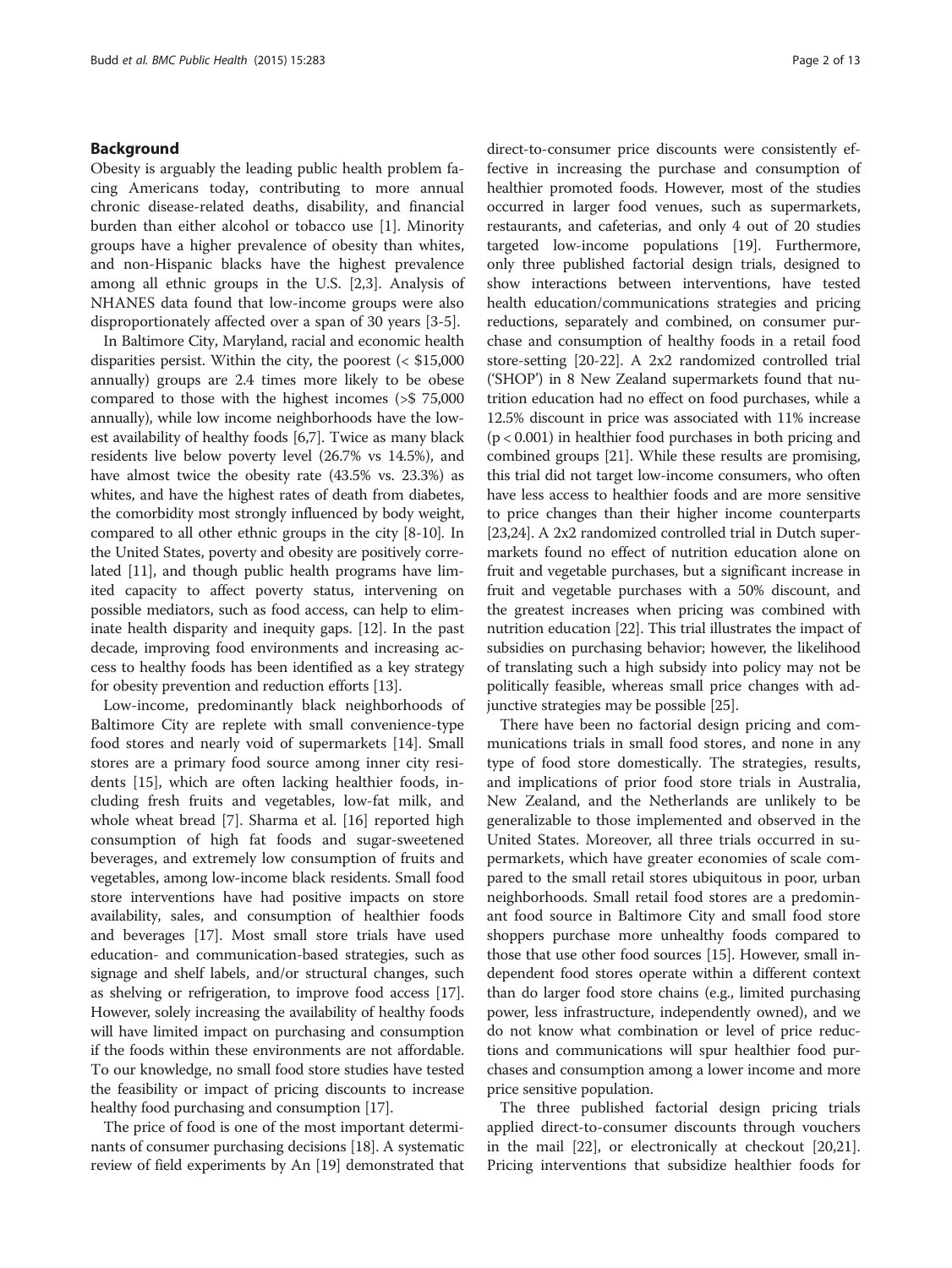consumers may be effective but also may be costly, and therefore harder to sustain in the long term. For example, evaluation of the Healthy Incentives Pilot, a government funded program that provided financial incentives to SNAP participants for the purchase of healthier food, found significant increases in fruit and vegetable consumption, but also estimated that implementing the program nationwide for five years would cost \$90 million, not including incentive costs for retailers [\[26\]](#page-12-0). An alternative way to reduce consumer costs of healthier foods is through performance allowances (also known as trade promotions or promotion allowances), a standard food industry marketing practice. With performance allowances, manufacturers pay downstream distributors and/or retailers for a certain performance, such as slotting allowances to acquire prime shelf space or advertising allowances paid from the marketer to the retailer for advertising a certain product. Trade promotions, including performance allowances, are used to increase sales and stocking of certain foods during specific periods of time [\[27\]](#page-12-0). In light of increasing public pressure to offset the negative health consequences of their products, the food industry's self-regulatory efforts could include performance allowances to increase sales and consumption of healthier and lower calorie foods. For example, a manufacturer could provide slotting or advertising allowances on their lower calorie or healthier snacks, which theoretically would help to increase both their supply and demand. This method not only has the potential to create long-term availability of healthier foods at retailers, but supports the notion that food companies should be required to reduce the public health problems (i.e., obesity) for which some public health experts hold them responsible [\[28](#page-12-0)]. To our knowledge, no public health intervention trial has employed performance or trade allowances as a pricing strategy to increase healthy food purchases and consumption.

This manuscript describes the study design of a multilevel communications and pricing intervention called B'More Healthy: Retail Rewards (BHRR). In this study, we test the impact of performance-based allowances on the purchase, stock, display, and sales of healthier foods in wholesale and small retail food stores in low-income areas of Baltimore City. We focus on small food stores and a low-income population, where sensitivity to price changes are greater and where food access research is needed most [[23,24](#page-12-0)]. Lastly, we introduce an innovative approach that incorporates established and effective food industry practices within a public health framework. Descriptions will follow the Consolidated Standards of Reporting Trials (CONSORT) reporting guidelines.

#### Study aims

The overarching goal of the BHRR trial is to develop, implement, and evaluate a multi-level communications and pricing intervention to improve the food environment in low-income areas of Baltimore City, Maryland. BHRR has three primary aims: (1) to conduct formative research with representatives of multiple levels of the Baltimore food environment (i.e., local wholesalers, retail food store owners, and consumers) in order to select key foods for promotion, and determine appropriate communication strategies and price reductions, (2) to implement a multi-level program with two local wholesale stores, and twenty-four small food stores and their customers, and assess program implementation through detailed process evaluation, and (3) to assess the impact of separate and combined pricing and communication strategies on consumer food behaviors, mediating psychosocial variables (i.e. self-efficacy) and weight outcomes; small store healthy food stocking, healthy food sales, and mediating storeowner psychosocial factors; and wholesaler sales and stocking of selected healthy foods.

# Methods

#### Study design

BHRR is a 2x2 factorial RCT (Figure [1\)](#page-3-0). Twenty-four small corner stores located in low-income census tracts of Baltimore City were randomized to one of four treatment groups: communications only  $(n = 6)$ , pricing only  $(n = 6)$ , combined communications and pricing  $(n = 6)$ , or control  $(n = 6)$ . Performance allowances in the form of healthy food discounts (10-30% off wholesale price) were directed from the wholesaler to the pricing only and combined intervention stores (12 stores total) at checkout for 6 months. In return for the discounts, storeowners were asked to stock selected healthier foods, and display communications materials and/or pass discounts to their consumers. The communications only and combined intervention stores (12 stores total) received instore health communications, including taste tests, posters, and small refrigerators or freezers, to help stock and promote the sale of selected healthier foods. All customers of the participating corner stores were exposed to the 6-month intervention directed to that store. This study was approved by the Johns Hopkins Bloomberg School of Public Health Institutional Review Board.

#### Study hypotheses

The study tests the consumer-level hypotheses that, by the end of the 6-month intervention, customers of the 18 intervention stores (pricing only, communications only, and combined) will have, 1) greater increases in frequency of purchasing and consumption of the promoted foods than those at control stores, with the greatest increases among those consumers at combined intervention stores, and 2) greater increases in psychosocial factor scores relating to healthy food choices than those at control stores, with the greatest increases in the combined intervention stores. The study tests the store-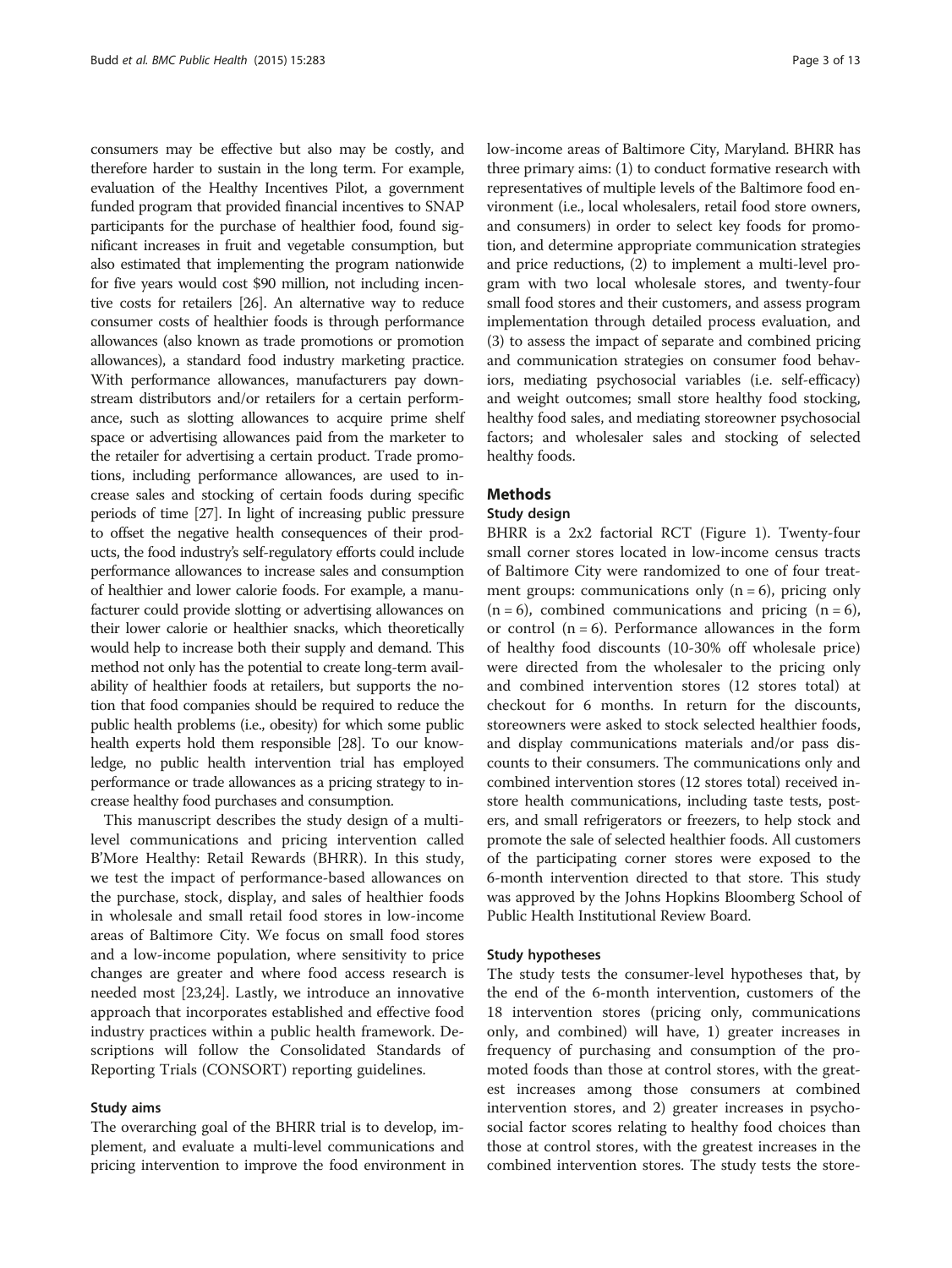<span id="page-3-0"></span>

level hypotheses that, by the end of the 6-month intervention, the 18 intervention storeowners will have 3) greater increases in sales and stocking of promoted foods compared to control stores, with the greatest increases in the combined intervention stores, and 4) greater increases in store owner psychosocial factor scores related to stocking and sales of promoted foods

# compared to control stores, with the greatest increases in the combined intervention stores.

# Theoretical framework

The theoretical framework that guides the BHRR intervention and its evaluation is based on Social Cognitive Theory (SCT) [[29\]](#page-12-0), the Social Ecological Model (SEM)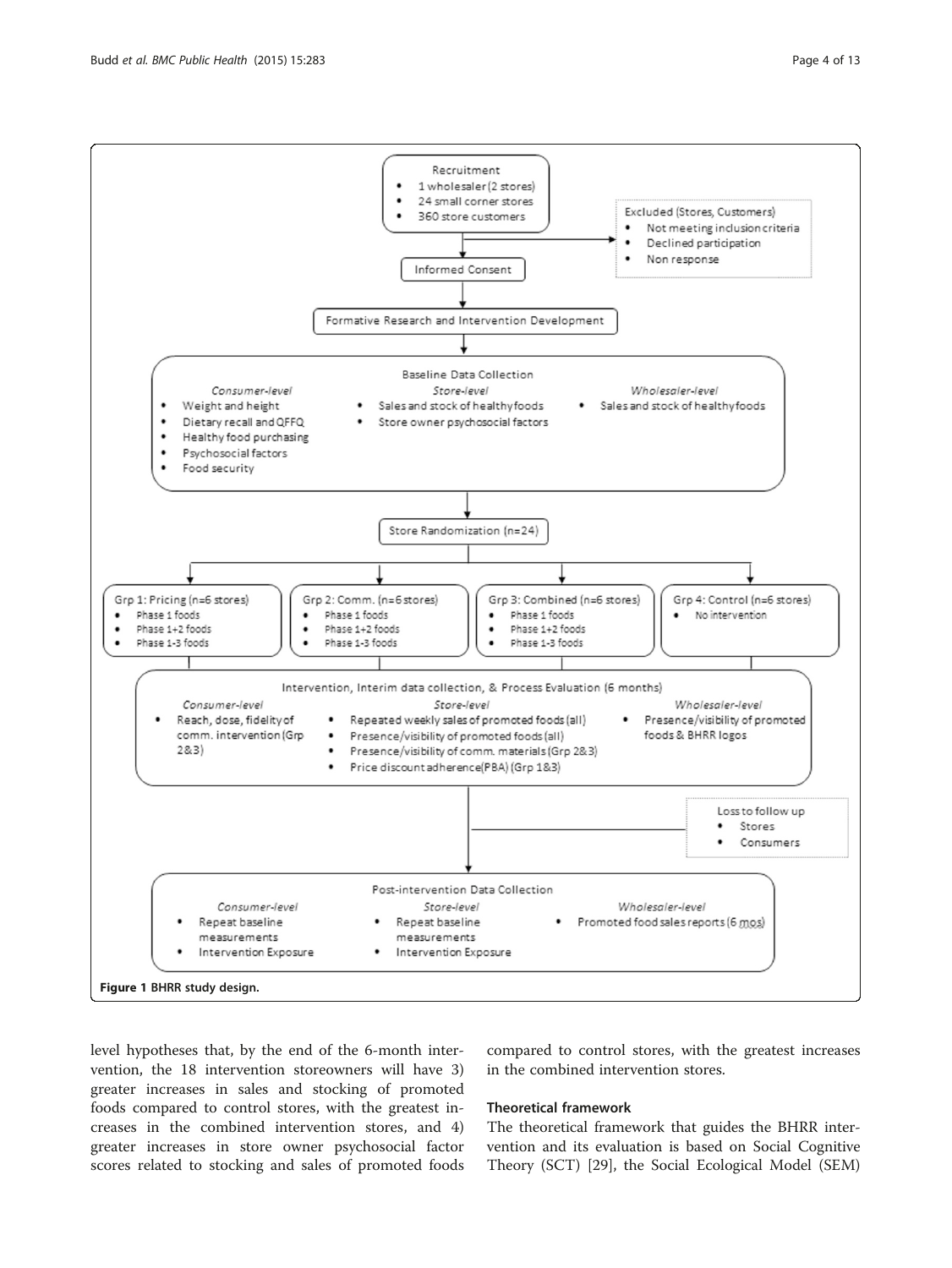[[30\]](#page-12-0), and economics' law of demand. SCT and SEM stress that individual behavior change relies on the dynamic interplay between the individual and his or her environment, and in order to create sustained change, public health interventions must target multiple levels. They have been extensively employed for diet-related and store-based interventions [[17](#page-12-0),[31](#page-12-0)]. Small refrigerators or freezers were supplied in order to create supportive environments to stock and promote healthier foods in small stores. Individual behavior change using health communications was sought through intervening on possible mediators to stocking and purchasing healthier foods such as self-efficacy, intentions, and outcome expectations. Baseline analyses on the association between psychosocial factors and food acquisition behaviors have found that higher self-efficacy and intentions scores are associated with greater frequency of healthy food purchases and lower frequency of unhealthy food purchases (unpublished data). Thus, targeting specific psychosocial factors in health interventions may enhance an individual's ability to make healthier food choices.

In economics, the law of demand states that, all else being equal, there is an inverse relationship between quantity demanded and its price. We expect that a reduction in price of healthier foods will elicit an increase in consumer purchase and consumption of promoted foods. Monetary performance allowances were provided as incentives for wholesalers and retailers to stock and discount healthier foods and thereby increase supply and demand.

#### Setting

Baltimore City's overall population is approximately 622,000; where almost one quarter live below poverty level, and almost two-thirds are African American [\[32](#page-12-0)]. There are approximately  $659$  small retail food stores<sup>a</sup> within city limits, many of which are located in food deserts<sup>b</sup> [\[14](#page-12-0)]. A 2007 community food assessment found that 46% of monthly shopping trips among residents of Southwest Baltimore were to small food stores, where average individual expenditures were \$114 per month [[33\]](#page-12-0). The target group in BHRR is low-income African American adult customers of small retail stores located in the city.

Food wholesalers sell larger quantity goods to industrial, institutional, and commercial users, but generally do not sell in large amounts to individual consumers. Two competing businesses operate three wholesale stores or warehouses located within Baltimore City limits, where small food retailers can pick up items. Two stores are located in the southwest region of the city, and one store is located in the northeast section of the city. BHRR works with one wholesaler, which operates two warehouses that serve retail stores in the Baltimore market. One of the warehouses also serves as a distribution site for a direct delivery service. The warehouses carry over 30,000 items, including National Brands (Deer Park, Pepsi, Frito-Lay), private labels (Richfood, Everyday Essentials), and regional items (Esskay, Rutters, Utz, Everfresh). Small storeowners represent 90% of its clientele, while the other 10% are foodservice customers.

# Eligibility and recruitment

# Wholesaler recruitment

Both wholesale businesses in Baltimore City were invited to participate in the study. One wholesale business (with a single store location) declined participation. All of the 24 participating retailers regularly shop  $(1x/week)$  in at least one of the participating wholesaler's store locations. In addition, 16 out of the 24 participating storeowners use the other wholesale business regularly, 19 use a warehouse club located outside of city limits (and not considered for the study), and 13 use a discount department store. The participating wholesaler has agreed to provide research staff with sales data pertinent to the study.

#### Store recruitment

The Johns Hopkins' Center for a Livable Future provided study staff with GIS maps of small food stores that are located in low-income census tracts where greater than 75% of residents are African American. Study staff selected stores on the maps that met the following inclusion criteria: 1) in 2009, had average annual purchases of \$5,000-20,000 from one or more participating food wholesalers; 2) not part of past store-based intervention trials in Baltimore [[34,35\]](#page-12-0); and 3) were at least  $\frac{1}{4}$  mile apart from each other. Recruitment of storeowners involved explanation of the purpose of the study, and distribution of recruitment materials explaining frequently asked questions and answers about the program. Korean-speaking research staff and translated recruitment materials were used in the recruitment of Korean storeowners. Staff approached 82 active stores for participation in the study; 34 storeowners refused to participate (e.g., citing a lack of time or not providing a reason), 16 asked staff to return when the owner was there, and 32 initially agreed to participate and out of those, 8 dropped out of the study prior to baseline data collection. Twentyfour storeowners completed surveys at baseline, 23 storeowners completed post-intervention surveys, and 22 storeowners completed the 6-month intervention in its entirety. Written informed consent was obtained immediately preceding any interviews and surveys.

#### Consumer recruitment

A convenience sample of the first fifteen eligible customers/consumers that expressed interest in participating in the research study were recruited between May and September 2012 (total  $n = 360$  consumers). Participants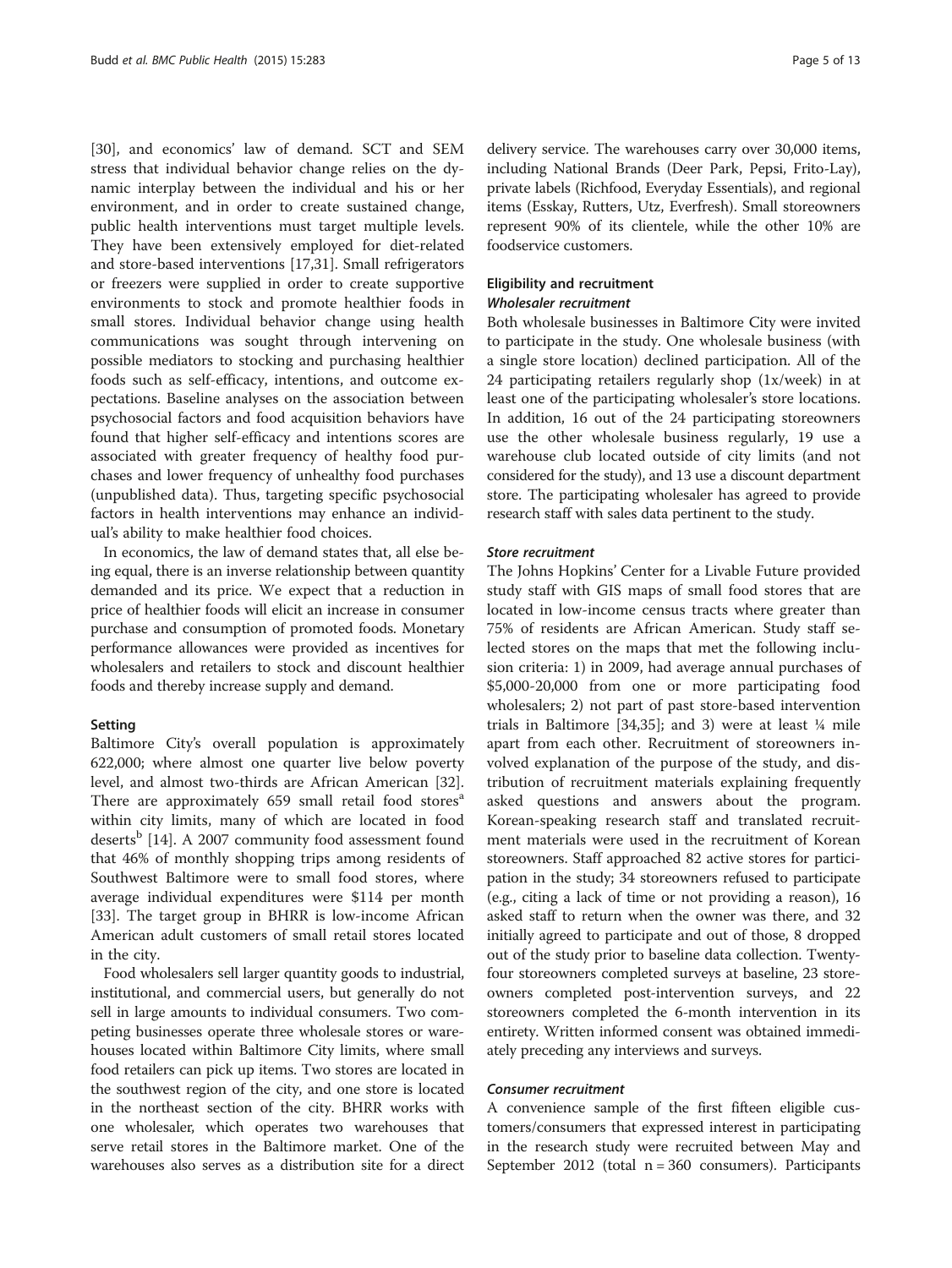were eligible for the study if they: (1) were African American adults aged 21 or older, (2) lived within 0.25 miles of the store where they were recruited, (3) shopped in the store at least once a week, and (4) were the main food shopper for their household. All participants were interviewed outside of the stores where they were recruited, were explained the purpose of the study and signed a written informed consent form prior to interviews.

Both store owner and consumer respondents were compensated with \$20 gift cards upon completion of each interview, which lasted approximately 1 hour.

#### Power calculation

Data used to calculate sample size were taken from a previous store-intervention study of African American adults in low-income inner city areas of Baltimore [\[35](#page-12-0)]. To account for clustering, we calculated sample size based on the intra-class correlation (ICC) formula [\[36\]](#page-12-0) using a previous study's psychosocial and food purchasing data. With a final, post-intervention sample of 12 consumers per store  $(n = 288$  total) and 6 stores per groups, we will be able to detect an increase of 2 points in the food knowledge score, which implies that the respondent can correctly answer 2 additional questions related to food knowledge; an increase of 5 points for the self-efficacy score, which implies that the respondents feels confident to perform at least 1.3 additional healthful behaviors (i.e., choosing water instead of a sugar-sweetened beverage); and an increase in 3 points on healthy eating intentions, which implies that the respondent intends to perform at least 1 additional healthful behavior (i.e., purchasing 1% milk instead of whole milk). Using a conservative estimate of ICC for healthy and unhealthy food getting frequencies, we will be able to detect approximately 20 points increase in the healthy food getting frequency and a 20 point decrease in the unhealthy food getting frequency.

#### Randomization and blinding

To ensure comparison of treatment groups with similar characteristics, stores were stratified by WIC status and daily sales volume. Daily sales volume was calculated from the baseline unit sales of promoted foods in the past 30 days. Greater than or equal to 20 unit sales of promoted items per day was defined as large volume, while less than 20 unit sales per day was defined as low volume. Sales volume was used as a proxy for daily sales revenue, since storeowners were reluctant to share exact monetary estimates with research staff. Similarly, WIC status was used as a proxy for healthy food stocking, since stores carrying WIC must have a minimum required stock of certain healthy foods at all times. Thus, randomization was stratified by: high-volume stores with WIC; high-volume stores without WIC; low-volume stores with WIC; lowvolume stores without WIC.

#### Intervention design and implementation

Extensive formative research, including in-depth interviews, observations, and focus groups with small storeowners and consumers, was carried out from January to October 2012 and is summarized in Table [1](#page-6-0). Qualitative data was transcribed, entered and coded using the Atlas-Ti textual data analysis software program (version 7.0, Scientific Software Development GmbH, Berlin, 2012). In addition, multiple structured business meetings with wholesale staff helped to formulate appropriate pricing strategies and protocol for passing on discounts to customers.

#### Selection of foods for promotion

Promoted items included a combination of fruits, vegetables, low-fat snacks, lower calorie beverages, and whole grain products. The items were intended to serve as healthy alternatives for items most frequently purchased from corner stores, including nutrient-poor, calorie-dense snack foods and drinks (i.e., chips, cookies, sodas) and staple food items (i.e., bread, cereal, milk, cheese). Promoted foods fell into one or more categories as defined by the U.S. Food and Drug Administration (FDA) [\[37](#page-12-0)]:

- Low-fat 3 g or less per Reference Amount Customarily Consumed (RACC) or 100 g and not more than 30% of calories from fat
- Reduced fat at least 25% less fat per RACC or 100 g
- Reduced sugar at least 25% less sugar per RACC or 100 g
- Low-calorie 40 calories or less per RACC or 120 kcal or less per 100 g
- Reduced calorie at least 25% fewer calories per RACC or 100 g
- High-fiber contains 20% or more of the Daily Value for fiber per RACC.

The intervention consisted of three phases, each of which expanded upon the preceding phase, so that by the final phase, all foods and beverages were promoted simultaneously. Phase 1, from February to April 2013, promoted lower calorie/fat beverages including 1% milk, bottled water, and selected reduced calorie colas. Phase 2, from April to June 2013, promoted nutrient-dense staple foods including 100% whole wheat bread, canned tuna in water, and frozen vegetables, in addition to Phase 1 drinks. Phase 3, from June to August 2013, promoted lower fat snack foods; including fresh fruit, low fat granola bars, and baked potato chips, in addition to Phase 1 & 2 foods.

#### Pricing intervention

A previous Baltimore-based corner-store study described the importance of addressing both financial risk of stocking new products and the psychosocial burden that many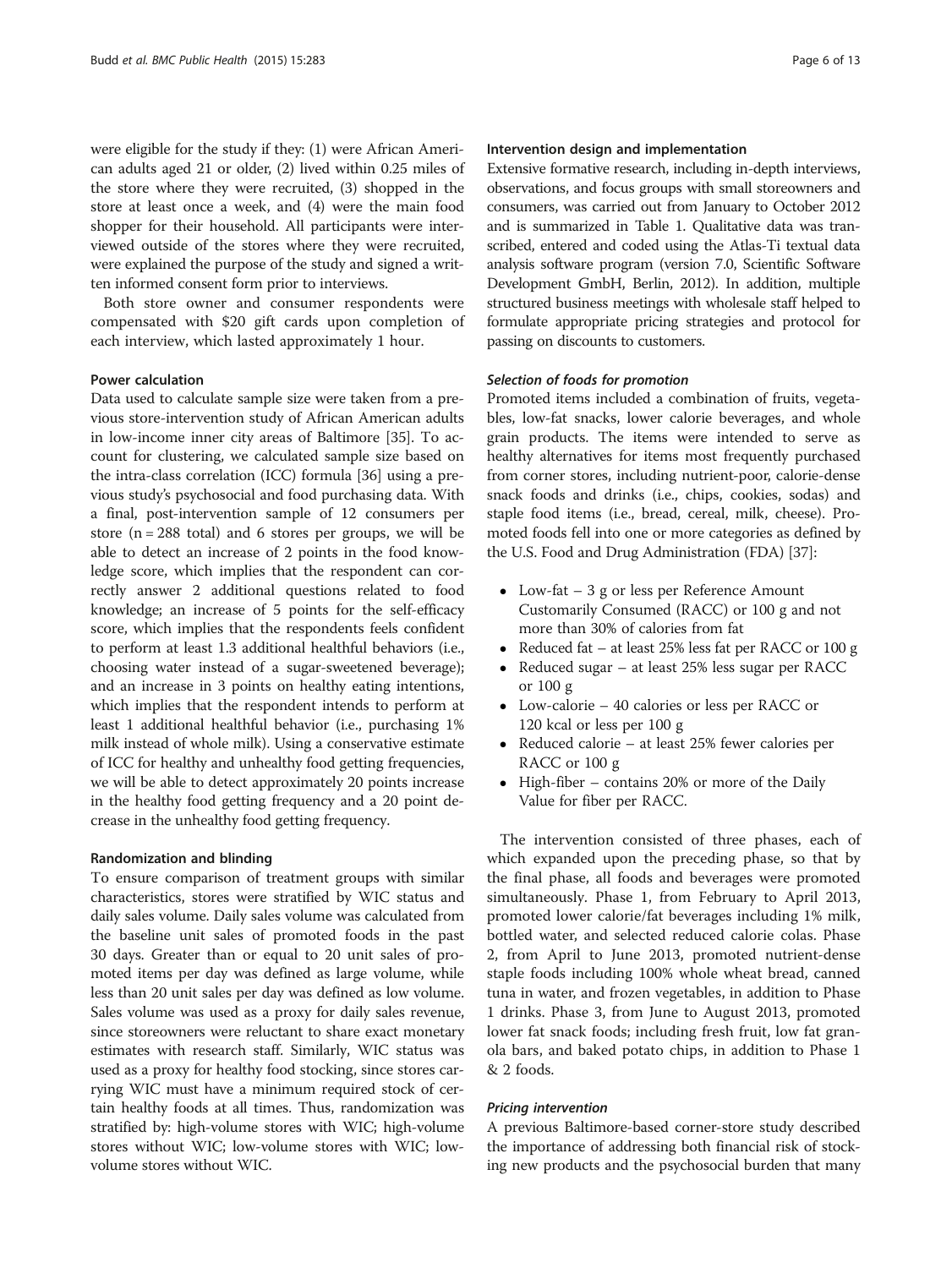| Date                | Level                 | <b>Activity</b>                                                | <b>Objectives</b>                                                                                                                                                                                                                                                                                                                                                                                                                                                                                                                                             |  |
|---------------------|-----------------------|----------------------------------------------------------------|---------------------------------------------------------------------------------------------------------------------------------------------------------------------------------------------------------------------------------------------------------------------------------------------------------------------------------------------------------------------------------------------------------------------------------------------------------------------------------------------------------------------------------------------------------------|--|
| Jan - Mar 2012      | Wholesaler            | Direct Observation ( $n = 12$ )                                | To examine retailers' purchasing patterns and food<br>selections and to understand marketing factors<br>influencing their choices at wholesale stores.                                                                                                                                                                                                                                                                                                                                                                                                        |  |
| Feb - Mar 2012      | Store owner           | Direct Observation ( $n = 17$ )                                | To create store maps, highlighting how items are<br>stocked and displayed. To observe any existing<br>in-store promotions, including pricing or<br>communications marketing strategies. To observe<br>customers' shopping patterns and purchases.                                                                                                                                                                                                                                                                                                             |  |
| Mar 2012            | Store owner           | Participant Observation ( $n = 1$ )                            | To shadow specific retailers that also completed<br>an interview as they shopped at the wholesaler,<br>to examine shopping patterns and to further<br>understand retailers' perceptions of food choices<br>and availability.                                                                                                                                                                                                                                                                                                                                  |  |
| Mar - Apr 2012      | Store owner           | In-depth Interview( $n = 17$ )                                 | To understand stocking decisions, barriers and<br>facilitators to stocking healthier food products,<br>relationships with customers and suppliers (e.g.,<br>wholesalers, vendors), pricing determinants,<br>promotional strategies, and business infrastructure<br>(e.g., Korean American business owner networks).                                                                                                                                                                                                                                           |  |
| Mar - Apr 2012      | Consumer              | In-depth Interview ( $n = 9$ )                                 | To explore healthy food preferences and perceptions,<br>food sources, purchasing decisions at corner stores,<br>and motivators/facilitators to increase healthy food<br>purchasing in corner stores.                                                                                                                                                                                                                                                                                                                                                          |  |
| Mar 2012, Oct 2012  | Consumer              | Focus Groups ( $n = 2$ , 11 and<br>12 consumers, respectively) | To discuss potential promoted foods, healthy food<br>perceptions, healthy food availability, corner store<br>shopping experiences, relevant words or phrases<br>denoting 'healthy' that may appeal to the consumer,<br>strategies to increase healthy food purchasing, and<br>feedback on study logo design. The second focus<br>group served to refine acceptable promoted food<br>items (via taste testing and discussion), key<br>messages/communications formats, and acceptable<br>price ranges to increase healthy food purchasing<br>in corner stores. |  |
| May 2012            | Consumer              | Pile sorting and ranking $(n = 33)$                            | To identify and refine foods and beverages for<br>promotion. Staff collected proximity and ranking<br>data on 24 potential promoted foods/beverages.<br>Individual items were first free-sorted into groups<br>by each consumer. Consumers were then asked to<br>sort foods/beverages into 3 groups: very interested<br>to eat, somewhat interested to eat, not going to eat.                                                                                                                                                                                 |  |
| Jan 2012 - Feb 2013 | Wholesaler executives | Intervention planning meetings ( $n = 10$ )                    | To implement stocking of new promoted foods, to<br>refine acceptable promoted food items, to develop<br>sustainable pricing strategies based on price sensitivity<br>to increase healthy food sales, and to develop a<br>protocol for applying healthy food discounts to the<br>pricina intervention aroups.                                                                                                                                                                                                                                                  |  |

<span id="page-6-0"></span>Table 1 Completed formative research with wholesalers, storeowners, and consumers

storeowners feel in response to the pressure of stocking promoted foods [\[38](#page-12-0)]. BHRR was designed to reduce this burden by allowing storeowners to purchase healthier promoted items at reduced costs from the participating wholesaler. The amount of discount applied to each promoted item was determined through formative research with wholesale staff (as the minimum discount required to result in increased sales), and with storeowners (as the minimum discount required by retailers to agree to stock the foods and pass through savings to customers (known as channel or retail pass-through). Discounts ranged from

10-30% and were similar to amounts applied in previous studies [\[20,22](#page-12-0),[39](#page-12-0)]. Discounts on promoted items were automatically applied at wholesale registers to stores receiving the pricing intervention  $(n = 12)$  from February to August 2013. Grant funding was used to reimburse the wholesalers. In exchange for discounts, the pricing group storeowners (Groups 1 & 3) agreed to the terms of the performance allowance: to stock the promoted foods, to provide retail pass-through to customers, and to display communications materials (combined group only). Storeowner compliance to the performance allowance strategy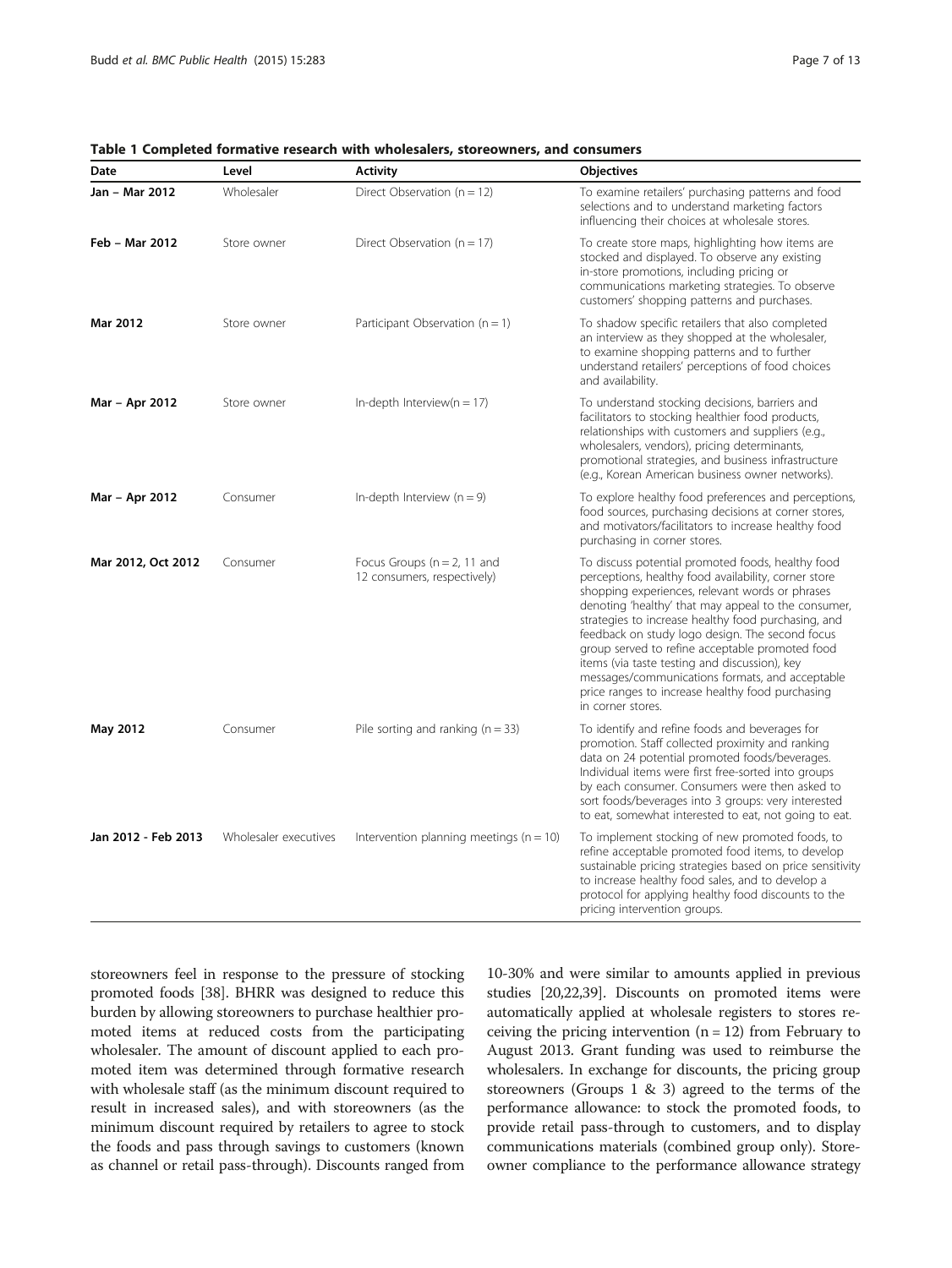was monitored throughout the program through process evaluation. Item discounts were introduced at each phase and sustained for the duration of the program so that during the first month only beverages were discounted, and by the last month, all promoted foods were discounted simultaneously.

#### Communications intervention

Wholesaler-level The communications portion at the wholesaler-level was minimal due to the necessity to prevent cross-contamination of store owners in the pricing and control groups (Groups 1 & 4). 'Hidden' communications for Groups 2 & 3 (Communications & Combined groups) included 1) marking promoted foods and beverages with a 2′ circumference BHRR logo sticker at both Cash & Carry locations, and 2) providing intervention store owners with a pamphlet that contained exact aisle locations for the items. Wholesale staff members were instructed to keep the promoted items stocked at all times during the intervention period.

Store-level A graphic artist and research staff developed store-level communications materials based on formative research findings. Preferred words and phrases cited by corner store customers included 'energy', 'living better', 'clean and fresh', 'natural', 'fresh foods at a reasonable price', and '100%' (as in whole grains). Other suggestions for point of purchase materials were to provide quick descriptive words that explained why a particular food was healthy (i.e., fiber-rich, heart-healthy), as well as quick, catchy sayings (i.e., 'refresh!', 'power up!') to appeal to consumers. Posters and window signs were requested to be 'simple' and 'easy to read' since the amount of time customers spent in the store was brief. The colors purple and orange were used in all communications materials and were selected to match Baltimore City professional football and baseball teams. Materials were piloted in the community and revised before intervention implementation to ensure acceptability and resonance.

For the communications stores (Groups 2 & 3), each phase included 4–5 visits to stores for interactive sessions that included giveaways, educational handouts or recipe cards, and taste tests or educational activities. Promotional materials were tailored to each phase's theme. For example, in-store promotions for Phase 1: Beverages, included blind taste testing of lower calorie beverages, an educational display showing the amount of sugar in commonly consumed drinks, and free drink tumblers with the project logo. Posters displayed the benefits of switching to water or a low-calorie drink, and shelf labels and talkers highlighted promoted items on the shelves. The communications stores also received a small refrigerator or freezer to store fresh or frozen fruits and vegetables and other healthy foods as an additional incentive.

#### Interventionist training

A BHRR manual of procedures was developed and used to train interventionists and to standardize practice across field sites. A 2-day interventionists' training, led by the study coordinator, included nutrition education sessions, demonstrations and role-play, prior to intervention implementation. Weekly staff meetings served to address issues associated with program implementation.

#### Data collector training

Before beginning the study, data collectors completed a computer-based course in the protection of human research subjects (CITI Program, University of Miami). Each data collector also participated in a 2-day, inperson, data collector training program led by the Principal Investigator, which reviewed: 1) human subjects ethics principles and procedures, 2) recruitment, sampling and consenting procedures, and 3) instruments and protocol for delivery. Data collectors were trained using a combination of lectures, role-play, and supervised practice interviews.

#### Outcomes and measures

Outcomes were assessed at a minimum of two time points. Baseline interviews were conducted with small storeowners and consumers from April to December 2012. Postintervention interviews were conducted from November 2013 to March 2014. All interviews were conducted in a quiet setting in or near corner stores, in participants' homes, or at the Johns Hopkins Bloomberg School of Public Health. Interviews with storeowners whose primary language was Korean were conducted by Korean-speaking research staff. English versions of forms were used for all data collection. A summary of study measures is shown in Table [2](#page-8-0).

#### Primary outcomes

The primary outcomes of interest are the average change in consumer purchase of promoted foods and beverages, and related consumer psychosocial variables across treatment groups from baseline and post-intervention. The Adult Impact Questionnaire (AIQ) was used in past Baltimore Healthy Stores trials and was modified for this study [[34,40](#page-12-0),[41](#page-12-0)]. Included in the 174-question AIQ is a section that assessed the frequency of food purchasing or 'food getting' (food obtained without purchasing) for 37 foods or food groups in the past 30 days, including promoted foods and unhealthier counterparts (e.g., baked chips vs. regular chips). The AIQ also contains sections that addressed individuals' psychosocial factors, including self-efficacy, intentions, and knowledge to perform healthy eating behaviors. The self-efficacy section contained 10 questions that captured the respondents' self-confidence in making healthy food choices. For example, respondents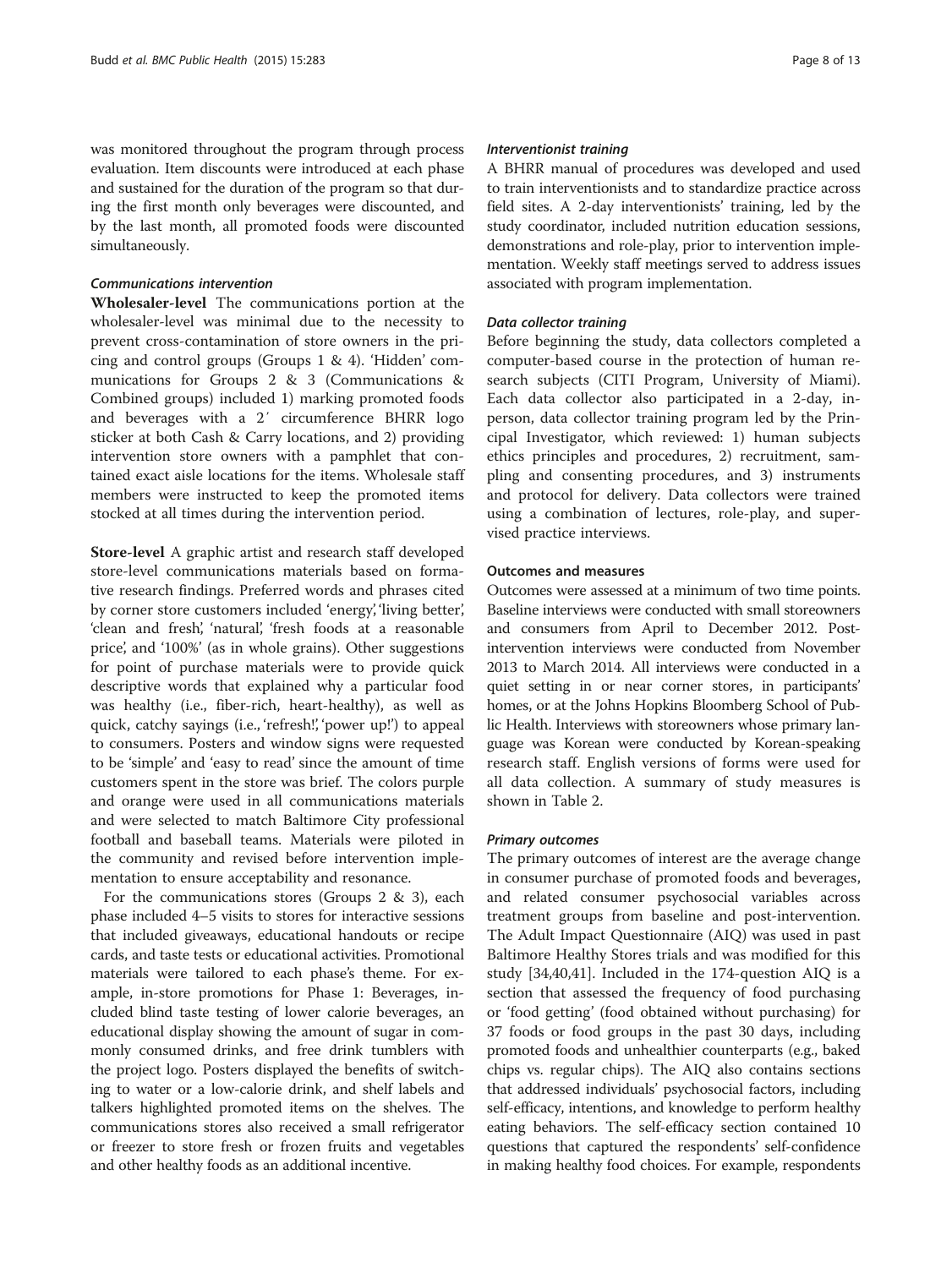#### <span id="page-8-0"></span>Table 2 Summary of study measures

| <b>Measures</b>                                                                            | Instrument                                        | <b>Baseline</b> | <b>Interim</b> | <b>Post-intervention</b> |
|--------------------------------------------------------------------------------------------|---------------------------------------------------|-----------------|----------------|--------------------------|
| Impact                                                                                     |                                                   |                 |                |                          |
| Consumer-level                                                                             |                                                   |                 |                |                          |
| Food acquisition <sup>1</sup>                                                              | <b>AIQ</b>                                        | ✓               |                | ✓                        |
| Food-related psychosocial factors <sup>1</sup>                                             | <b>AIQ</b>                                        | ✓               |                | ✓                        |
| Food source use                                                                            | AIQ, 24-hour dietary recall                       | ✓               |                | ✓                        |
| Health beliefs & attitudes                                                                 | <b>AIQ</b>                                        | ✓               |                | ∕                        |
| Food Assistance participation                                                              | <b>AIQ</b>                                        | ✓               |                | ∕                        |
| Socio-demographics                                                                         | <b>AIQ</b>                                        | ✓               |                |                          |
| Household food security                                                                    | <b>AIO</b>                                        | ✓               |                | ╱                        |
| Weight                                                                                     | <b>AIO</b>                                        | ℐ               |                |                          |
| Height                                                                                     | <b>AIO</b>                                        | ✓               |                |                          |
| Promoted food consumption <sup>2</sup>                                                     | QFFQ                                              | ✓               |                | ℳ                        |
| Diet                                                                                       | 24-hour dietary recall                            | ✓               |                |                          |
| Store-level                                                                                |                                                   |                 |                |                          |
| Stock of promoted foods <sup>2</sup>                                                       | SIQ, Environmental Assessment                     | ✓               | ✓              | ✓                        |
| Sales of promoted foods <sup>2</sup>                                                       | SIQ, Weekly sales recall                          | ✓               | ✓              | ℐ                        |
| Food-related psychosocial factors <sup>2</sup>                                             | <b>SIQ</b>                                        | ℐ               |                | ℐ                        |
| Store operations                                                                           | <b>SIQ</b>                                        | ✓               |                |                          |
| Customer & employee attributes                                                             | <b>SIQ</b>                                        | ✓               |                |                          |
| Food acquisition & promotion                                                               | <b>SIQ</b>                                        | ✓               |                |                          |
| Wholesale-level                                                                            |                                                   |                 |                |                          |
| Sales of promoted foods                                                                    | Wholesale sales records                           | ✓               | ر              | ر                        |
| <b>Process evaluation</b>                                                                  |                                                   |                 |                |                          |
| Dose delivered, reach, fidelity of consumer<br>communications (e.g., interactive sessions) | Interventionist PE form                           |                 |                |                          |
| Dose received of consumer communications<br>and pricing components                         | Consumer intervention exposure form               |                 |                | ℐ                        |
| In-store communications strategies<br>(store, wholesaler)                                  | Environmental assessment, Wholesale PE form       | ✓               | ✓              | ℐ                        |
| Healthy food availability & visibility<br>(store, wholesaler)                              | Environmental assessment, Wholesaler PE form      | ✓               | ✓              | ✓                        |
| Price discount implementation<br>(store, wholesaler)                                       | Environmental assessment, Wholesale sales records | ✓               | ℐ              | J                        |
| Dose received of store owner communications<br>and pricing components                      | Store intervention exposure form                  |                 |                |                          |
| Small store environment & infrastructure                                                   | Environmental assessment                          | ✓               | ✓              | $\checkmark$             |

<sup>1</sup>Primary outcome.

<sup>2</sup>Secondary outcome.

choose out of four responses ranging from "very easy" to "would be impossible" to questions such as, "How easy or difficult would it be for you to eat fresh or frozen vegetables every day?" The 10-question intentions section addressed respondents' intentions to purchase, consume, and prepare foods promoted by the intervention using a forced-choice format (i.e., "The next time you buy a sweet snack, which will you choose, Donut, Granola Bar, or Tastykake?"), and the 10-question knowledge section tested the ability to answer nutrition-related questions, such as interpreting food labels.

## Secondary outcomes

Consumer dietary intake and consumption of promoted foods Promoted food consumption was assessed using a previously-fielded brief quantitative food frequency questionnaire (QFFQ). Participants were asked to report the frequency of consumption of 22 foods/food groups over a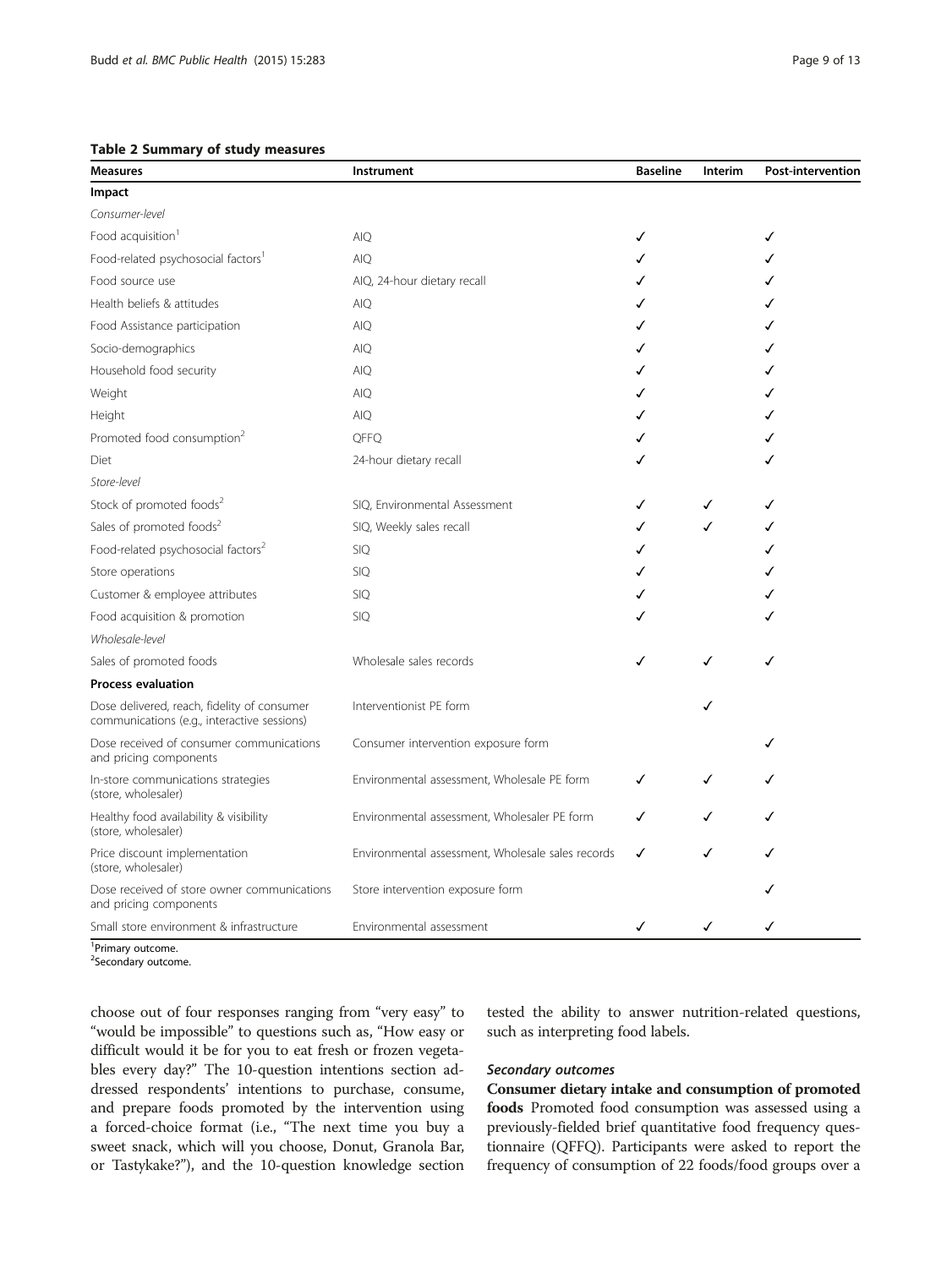30-day period, choosing from eight categories ranging from "never" to "two or more times per day". In addition to the QFFQ, a single quantitative 24 hour dietary recall was collected using a 5-step multiple pass methodology [[41](#page-12-0)]. The dietary recall and QFFQ were collected on both weekdays and weekend days. The instrument was modified to include consumer food sources (i.e., supermarket, farmer's market, corner store). Evaluation of consumer exposure to specific food sources will allow staff to track impact of local food policy initiatives (i.e., the proportion of calories consumed from urban corner stores). Dietary data will be analyzed using Nutrition Data System for Research (NDSR) software (version 11: Nutrition Coordinating Center, University of Minnesota).

#### Storeowner psychosocial variables to stock/sell promoted

foods Changes in psychosocial constructs toward the stocking and sales of promoted food items were assessed with the owners of participating corner stores. The Store Impact Questionnaire (SIQ) was adapted from an instrument previously used in former small store interventions [[35,42\]](#page-12-0) and was piloted before baseline data collection. The SIQ included sections on outcome expectations on sales of healthy foods and beverages, self-efficacy to stock, promote, and sell healthy foods and beverages, and intentions to sustain stocking and promotions on healthy items. Respondents were read a series of statements and asked to choose from one of five answers: Strongly Agree, Agree, Undecided, Disagree, or Strongly Disagree. Outcome expectations for promoted food sales was assessed with 16 questions (i.e., "Baked potato chips will sell well in my store"); outcome expectations on overall program impact was assessed with 18 questions (i.e., "If I receive a produce refrigerator for my store, fresh fruit/vegetable sales will increase"); 15 questions each were included to evaluate selfefficacy for stocking promoted foods (i.e., "I can stock 100% whole wheat bread in my store") and intentions to sustain stocking of promoted foods (i.e., "I will stock frozen vegetables in my store after the program is completed"); and 6 questions assessed storeowners' intentions to sustain pricing or communications promotions on the promoted foods after the program's completion (i.e., "I plan to display BHRR promotional materials even after the program is completed").

Sales of promoted foods The SIQ captured promoted food sales by asking each participating store owner to estimate the number of units (i.e., cans, packages) of 15 key promoted foods sold in the store per day over the last 30 days. Additionally, a sales recall instrument, which has been used in earlier Baltimore-based studies, recorded store sales bi-monthly during the trial by asking each storeowner how many units of each promoted item were sold in the past 7 days [\[35](#page-12-0)]. A total of 12–15 weekly sales recalls were collected per store.

#### Other outcomes

Consumer body mass index Anthropometric measurements were taken with adult consumer respondents wearing light, indoor clothing at baseline and post-intervention. Body weight was measured to the nearest 0.1 pound with Seca Model 880 portable electronic scale (Seca Corporation, Columbia, MD). Standing height to the nearest 1/8 (0.125) inch was measured with a Shorr Height Board (Shorr Productions, Olney, MD). Weight and height measurements were taken twice and averaged. If height measurements differed by  $\geq 0.25$  in or weight differed by  $\geq 0.2$  lb., a third measurement was taken and all 3 were averaged. These measures were used to calculate adult body mass index (BMI).

Household food security, food assistance, health beliefs, socio-demographics The AIQ included the 18-item Household Food Security Survey (HFSS) module (Economic Research Service, USDA, 2008). The 18-item section included 10 questions that concern the experiences of adults and 8 concerning respondents' experiences of providing food to children in their households. A section with 13 questions assessed participants' health beliefs and attitudes and body image (e.g., "Healthy foods are expensive" and "I am satisfied with my weight") using a 5-point Likert scale. Also included were questions regarding food assistance program participation over the past 12 months (e.g. SNAP, WIC), education level, income, employment, marital status, and housing.

Wholesaler sales of promoted foods The participating wholesaler has agreed to provide promoted food sales records generated from wholesale databases. Reports will provide information on unit sales and revenue for each promoted food or beverage item overall and per participating store for each promoted food item from January to September 2013.

#### Process evaluation

Intervention implementation at the consumer-level was monitored twice monthly. Data collectors evaluated interactive sessions at each of the communications stores  $(n = 12)$  by reporting the number of consumers contacted through interactive sessions (reach), the number of different intervention components (i.e., giveaway, taste test, pamphlet, recipe card) delivered to each consumer at each interactive session (dose delivered), and how well each interactive session was delivered (fidelity) [\[34,43](#page-12-0)].

Intervention implementation at the store-level was monitored using a store environmental assessment form, modeled after the Nutrition Environment Measurement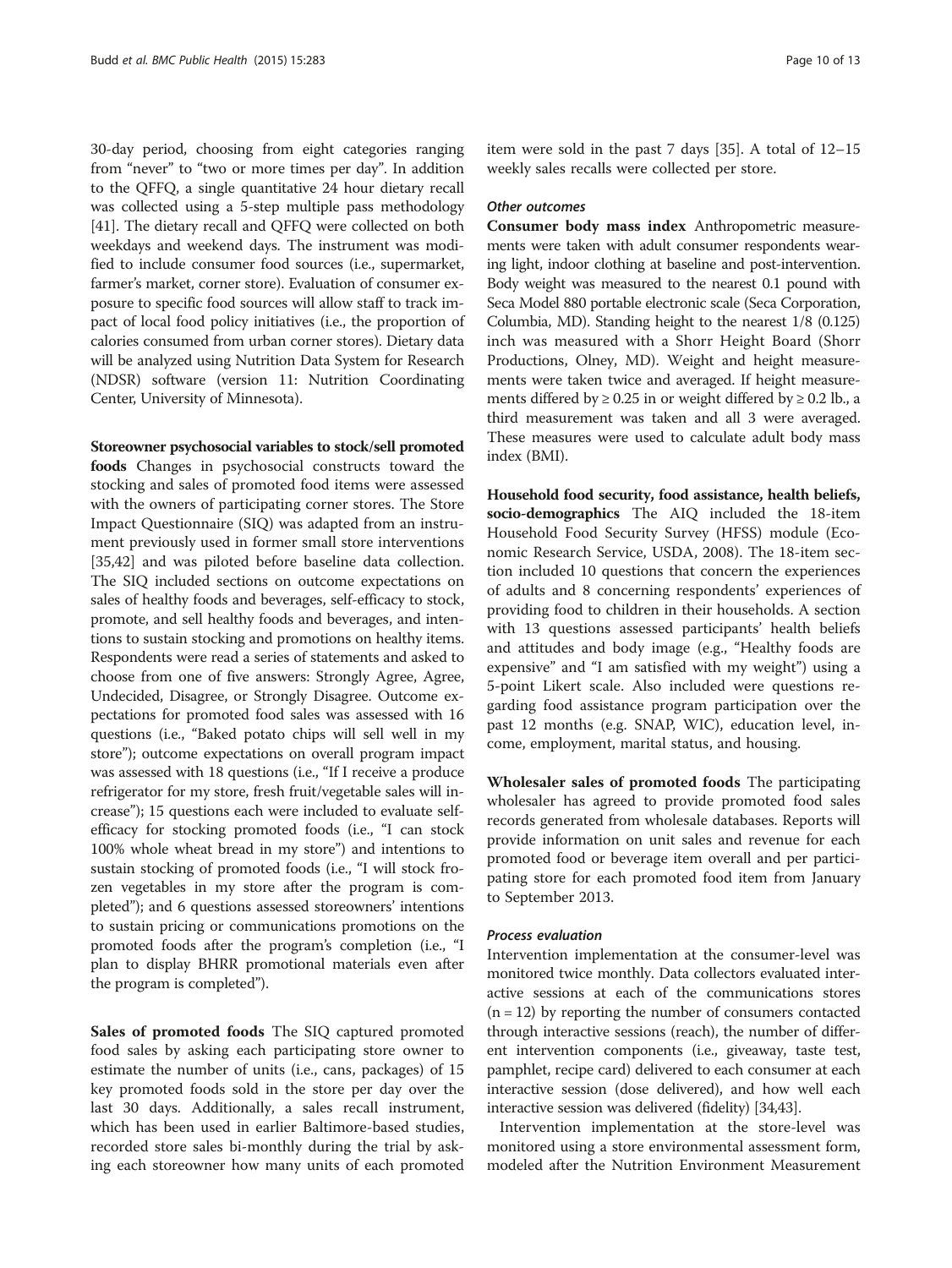Survey-Stores (NEMS-S) instrument [\[44\]](#page-12-0), to assess presence and placement of promoted food items and communications materials, and to provide additional commentary on contextual factors (e.g. cleanliness of store, expired items). The form also assessed whether the price was marked and if BHRR shelf labels or talkers were present and correctly identified the item. A wholesaler process evaluation form was used to track presence and visibility of promoted food items and BHRR logos. Pricing discount implementation was monitored using wholesaler electronic sales records and a weekly sales recall for small stores (12–15 sales recalls per store). At postintervention, a separate intervention exposure questionnaire measured dose received, defined as the proportion of respondents who successfully recall exposure to a variety of specific intervention components/materials, for storeowners and customers.

#### Analyses

Descriptive statistics will be used to compare the demographic characteristics of intervention and control participants at baseline using means or medians for continuous variables and proportions for categorical variables. A series of scales and scores will be developed to evaluate the impact of the intervention on food acquisition and psychosocial factors for consumers and storeowners [[35,40](#page-12-0)]. All scales will be assessed for internal consistency and reliability using Cronbach's alpha.

Key outcome variables will be store- and consumerlevel outcomes, with treatment condition as the primary exposure variable. An intent-to-treat approach will be used to test study hypotheses. Multiple regressions will be conducted to assess program impact on consumer food-getting and food consumption, consumer BMI and food security, consumer and storeowner psychosocial variables, and small store purchasing and sales. All analyses will account for clustering (by store for individuallevel outcomes and over time for store-level outcomes) using multiple regressions with clustered robust standard errors (e.g. Huber-White), generalized estimating equations (GEE), or multilevel modeling methods [\[45\]](#page-12-0). We will first test for interactions between pricing and communications intervention groups, and will remove the interaction term if effects are not found [\[46\]](#page-12-0). Statistical tests will be two-tailed with an alpha set at 0.05. Summary statistics will be used as appropriate for process evaluation data.

# **Discussion**

Utilization of food industry sales promotion techniques to improve healthy food purchase and consumption is a novel approach. To date, pricing research has centered on consumer promotions, either through deals offered by manufacturers directly to consumers, or by retailers to consumers [\[27](#page-12-0)]. Policy-driven pricing initiatives to

improve food behaviors have been in the form of consumer subsidies or taxes (e.g., WIC vouchers). In contrast, performance allowances are deals offered (i.e., discounts, rebates, coupons) to retailers with the expectation that retailers pass them through trade deals to consumers [[27](#page-12-0)]. Retailers may benefit from performance allowances on healthy foods by either, buying at discounted prices and selling at normal prices, or by increasing sales of the promoted item when savings are passed on [\[27\]](#page-12-0). Both strategies increase the availability and potential sales of healthier foods in stores, whereas consumer price incentives may not motivate retailers to stock those foods that are healthier for consumers. Consumer food preferences and norms are heavily influenced by food industry advertising and sales promotions. With sufficient incentives (i.e., tax breaks, regulatory action), food manufacturers can help to increase the demand for healthier products and behaviors that may help towards the reduction of obesity and its related co-morbidities.

Another distinguishing innovative characteristic of the study is that this is the first randomized controlled trial to involve food wholesalers in a food access intervention program. One previous study conducted phone interviews with produce wholesalers in New Orleans [\[47](#page-12-0)], however, none to date have implemented a research study with food wholesalers. In addition, while a few other cities have partnered with distributors and wholesalers in addressing healthy food access [[48\]](#page-12-0), this is the first program to do so in Baltimore. Given that wholesale stores are the main sources of food for small retail stores in the city, it is both intuitive and essential to involve these suppliers in healthy food access initiatives. An obvious approach to increasing healthy food supply in small corner stores is to ensure adequate stock of healthy foods at their wholesalers. However, simply stocking healthy foods does not guarantee that the foods will be bought, thus, more complex pricing and promotional strategies to increase demand are being tested in this trial.

The feasibility of using performance allowances and communications will be evaluated through process evaluation. A top-down price promotion may not reach the consumer level, and it is unknown whether simply stocking and promoting the product is sufficient to impact consumer food behaviors or if additional consumer-level price reductions are needed to generate increased demand. Thus, in addition to the study's main outcome measures, this study will also shed light onto the mechanisms of trade promotions and analyze overall system-level effects (consumer-retailer-wholesaler) (e.g., Do price reductions need to reach the consumer to increase demand for healthier food in low-income urban settings?). Most research on trade promotions, including performance allowances, remains theoretical and overly simplified, using simulations and modeling to determine effects [\[27\]](#page-12-0). Therefore, a key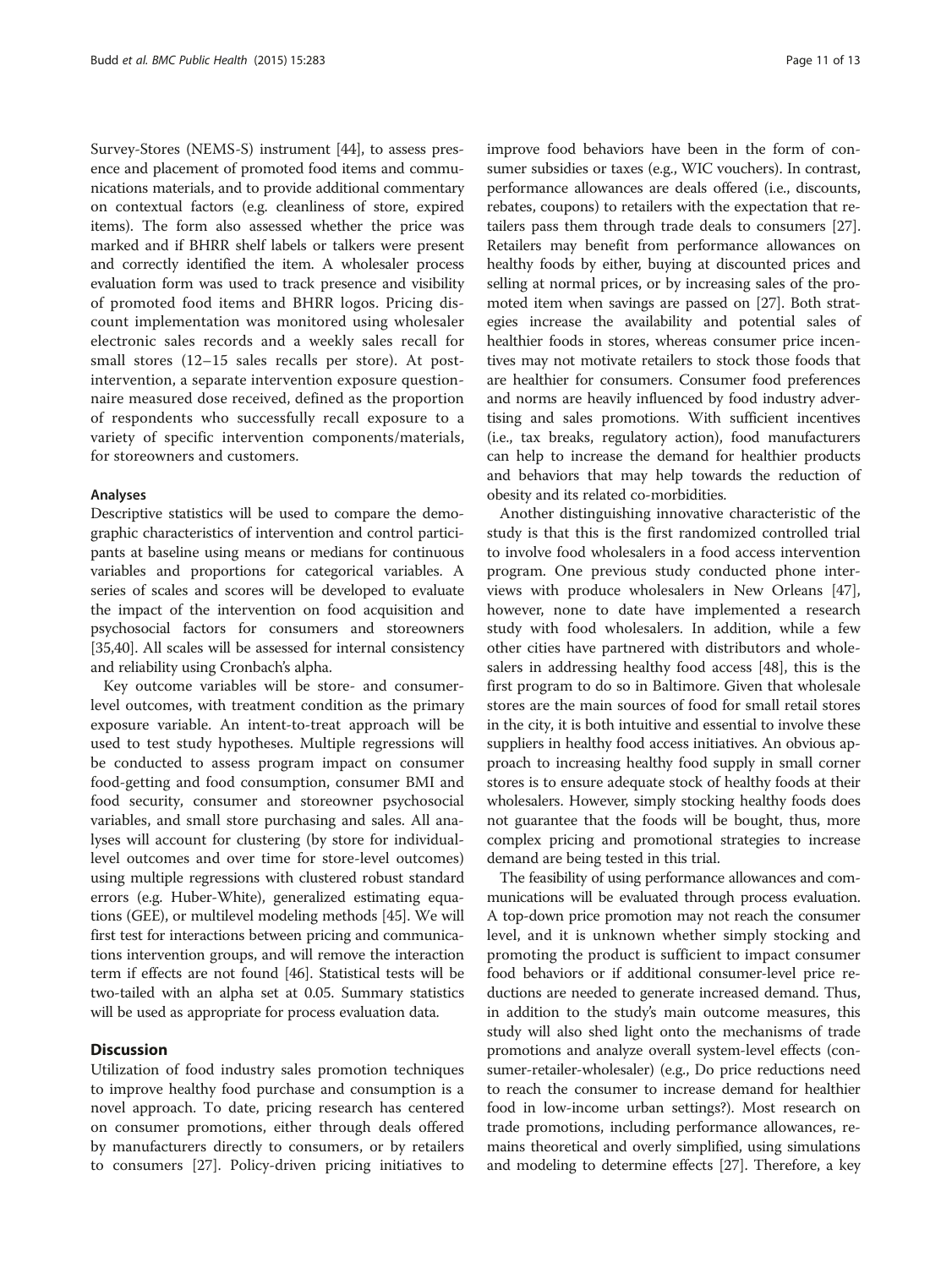<span id="page-11-0"></span>research question is whether retail pass-through is a feasible and effective approach to increase healthier food purchases and consumption in a small store setting.

Results will provide original evidence on the effectiveness of multi-level pricing and communications interventions to improve food access in low-income minority settings, and will provide insight for further studies seeking to work with food suppliers and trade promotions to improve the food environment. Such food access interventions, aimed at ultimately reducing the prevalence of obesity among low-income urban populations, may greatly decrease rates of chronic disease and health care costs nationally [\[49\]](#page-12-0).

#### **Endnotes**

Small food stores are defined as follows: "Superettes," sometimes called "mom & pop" stores or corner stores, carry a basic, narrow selection of food items. They tend to have few if any service departments, and have annual food sales of less than \$2 million. "Corner Stores" are non-chain Superettes in Baltimore City that sell a limited selection of non-perishable food items. Typically operated by the owner or the owners' family members or friends, "Behind Glass Corner Stores" are characterized by having barriers of Plexiglas walls separating the consumer on one side from the retail items and owner/ workers on the other side [\[14\]](#page-12-0).

<sup>b</sup>Food desert is defined as an area where the distance to a supermarket is more than one quarter of a mile; the median household income is at or below 185% of the Federal Poverty Level; over 40% of households have no vehicle available; and the average Healthy Food Availability Index score for supermarkets, convenience and corner stores is low (measured using the Nutrition Environment Measurement Survey) [\[14](#page-12-0)].

#### **Abbreviations**

BHRR: B'More Healthy: Retail Rewards; AIQ: Adult impact questionnaire; PE: Process evaluation; SIQ: Store impact questionnaire; QFFQ: Quantitative food frequency questionnaire; WIC: Special supplemental nutrition program for women, infants, and children; SNAP: Supplemental Nutrition Assistance Program; NHANES: National Health and Nutrition Examination Survey.

#### Competing interests

The authors declare that they have no competing interests.

#### Authors' contributions

JG developed the design of the overall study and was the principal investigator. FK, KF, and LP contributed to the design of the overall study. NB conducted the research, was the project coordinator, and drafted the manuscript. AC, JJ, and DP conducted the research. All authors critically reviewed the contents of the manuscript and have approved the final version submitted for publication.

#### Acknowledgements

We are grateful to Baltimore community members, storeowners, and wholesale staff for their participation, input on the intervention design, and provision of data. We thank Jamie Harding and Amanda Behrens of Center for a Livable Future for creating GIS maps for store recruitment, Dr. Jesse Jones-Smith for advising on statistical analyses, and BHRR staff members;

Debra Liu, Sarah Chung, Jodi Askew, Christine Kim, Emily Stone, Angela Trude, Anna Kharmats, Cara Shipley, Maggie Leathers, Sarah Rastatter, Mhinjine Kim, Claire Welsh, Jae Kim, Yoon Seung Lee, Hyunju Kim, Ah Young Shin, and Brittany Jock, who helped with intervention design and implementation, and data collection.

This research was supported by the National Heart, Lung & Blood Institute (NHLBI) (Grant #1R21HL102812-01A1); the Abell Foundation; and the Global Obesity Prevention Center (GOPC) at Johns Hopkins, the Eunice Kennedy Shriver National Institute of Child Health and Human Development (NICHD) and the Office of the Director, National Institutes of Health (OD) under award number U54HD070725. The content is solely the responsibility of the authors and does not necessarily represent the official views of the National Institutes of Health.

#### Author details

<sup>1</sup> Center for Human Nutrition, Bloomberg School of Public Health, Johns Hopkins University, 615 N. Wolfe Street, Baltimore, MD 21205, USA. <sup>2</sup>Army Institute of Public Health, Health Promotion & Wellness Portfolio, USAPHC, ATTN: MCHB-IP-H, 5158 Blackhawk Road, Aberdeen Proving Ground, Aberdeen, MD 21010, USA.<sup>3</sup>The Gillings School of Global Public Health at the University of North Carolina at Chapel Hill, 135 Dauer Drive, Chapel Hill, NC 27599, USA. 4 Joseph Stokes, Jr. Research Institute, The Children's Hospital of Philadelphia, Philadelphia, PA, USA. <sup>5</sup>Carey Business School, Johns Hopkins University, 100 International Drive, Baltimore, MD 21202, USA. <sup>6</sup>Division of Health Policy and Administration, School of Public Health, University of Illinois at Chicago, Chicago, IL, USA.

#### Received: 19 February 2015 Accepted: 5 March 2015 Published online: 24 March 2015

#### References

- 1. Sturm R. The effects of obesity, smoking, and drinking on medical problems and costs. Health Aff. 2002;21:245–53.
- 2. Lovasi GS, Hutson MA, Guerra M, Neckerman KM. Built environments and obesity in disadvantaged populations. Epidemiol Rev. 2009;31:7–20.
- 3. Wang Y, Beydoun MA. The obesity epidemic in the United States–gender, age, socioeconomic, racial/ethnic, and geographic characteristics: a systematic review and meta-regression analysis. Epidemiol Rev. 2007;29:6–28.
- 4. Singh GK, Siahpush M, Hiatt RA, Timsina LR. Dramatic increases in obesity and overweight prevalence and body mass index among ethnic-immigrant and social class groups in the United States, 1976–2008. J Community Health. 2011;36:94–110.
- 5. Zhang Q, Wang Y. Socioeconomic inequality of obesity in the United States: do gender, age, and ethnicity matter? Soc Sci Med. 2004;58:1171–80.
- 6. CHS 2009 Baltimore City Community Health Survey. Summary Results Report. Baltimore City Health Department, Office of Epidemiology and Planning. 2010. [http://health.baltimorecity.gov/sites/default/files/Community](http://health.baltimorecity.gov/sites/default/files/Community%20Health%20Survey%20Results%202009.pdf) [%20Health%20Survey%20Results%202009.pdf.](http://health.baltimorecity.gov/sites/default/files/Community%20Health%20Survey%20Results%202009.pdf) Accessed 15 Feb 2015.
- 7. Franco M, Diez Roux AV, Glass TA, Caballero B, Brancati FL. Neighborhood characteristics and availability of healthy foods in Baltimore. Am J Prev Med. 2008;35:561–7.
- 8. Fact Sheet. Overweight and Obesity in Baltimore City, 1997–2007. Baltimore City Health Department, Office of Epidemiology and Planning. 2008. [http://](http://urbanhealth.jhu.edu/_PDFs/HBR_Index_Health/BaltimoreCity_2008_ObesityFactSheet.2002-2007.pdf) [urbanhealth.jhu.edu/\\_PDFs/HBR\\_Index\\_Health/BaltimoreCity\\_2008\\_](http://urbanhealth.jhu.edu/_PDFs/HBR_Index_Health/BaltimoreCity_2008_ObesityFactSheet.2002-2007.pdf) [ObesityFactSheet.2002-2007.pdf](http://urbanhealth.jhu.edu/_PDFs/HBR_Index_Health/BaltimoreCity_2008_ObesityFactSheet.2002-2007.pdf). Accessed 15 Feb 2015.
- 9. Maryland Vital Statistics Annual Report 2013. Maryland Department of Health and Mental Hygiene, Vital Statistics Administration. 2013. [http://](http://dhmh.maryland.gov/vsa/Documents/13annual.pdf) [dhmh.maryland.gov/vsa/Documents/13annual.pdf.](http://dhmh.maryland.gov/vsa/Documents/13annual.pdf) Accessed 15 Feb 2015.
- 10. Baltimore City Health Disparities Report Card 2013. Baltimore City Health Department, Office of Epidemiologic Services. 2014. [http://health.baltimorecity.](http://health.baltimorecity.gov/sites/default/files/Health%20Disparities%20Report%20Card%20FINAL%2024-Apr-14.pdf) [gov/sites/default/files/Health%20Disparities%20Report%20Card%20FINAL%](http://health.baltimorecity.gov/sites/default/files/Health%20Disparities%20Report%20Card%20FINAL%2024-Apr-14.pdf) [2024-Apr-14.pdf.](http://health.baltimorecity.gov/sites/default/files/Health%20Disparities%20Report%20Card%20FINAL%2024-Apr-14.pdf) Accessed 15 Feb 2015.
- 11. Drewnowski A. Obesity, diets, and social inequalities. Nutr Rev. 2009;67 Suppl 1:36-9. 12. Drewnowski A, Specter SE. Poverty and obesity : the role of energy density
- and energy costs. Am J Clin Nutr. 2004;79:6–16. 13. Keener D, Goodman K, Lowry A, Zaro S, Kettel Khan L. Recommended
- Community Strategies and Measurements to Prevent Obesity in the United States: Implementation and Measurement Guide. Atlanta, GA: U.S. Department of Health and Human Services, Centers for Disease Control and Prevention; 2009. [http://www.cdc.gov/obesity/downloads/community\\_strategies\\_guide.](http://www.cdc.gov/obesity/downloads/community_strategies_guide.pdf) [pdf](http://www.cdc.gov/obesity/downloads/community_strategies_guide.pdf). Accessed 15 Feb 2015.